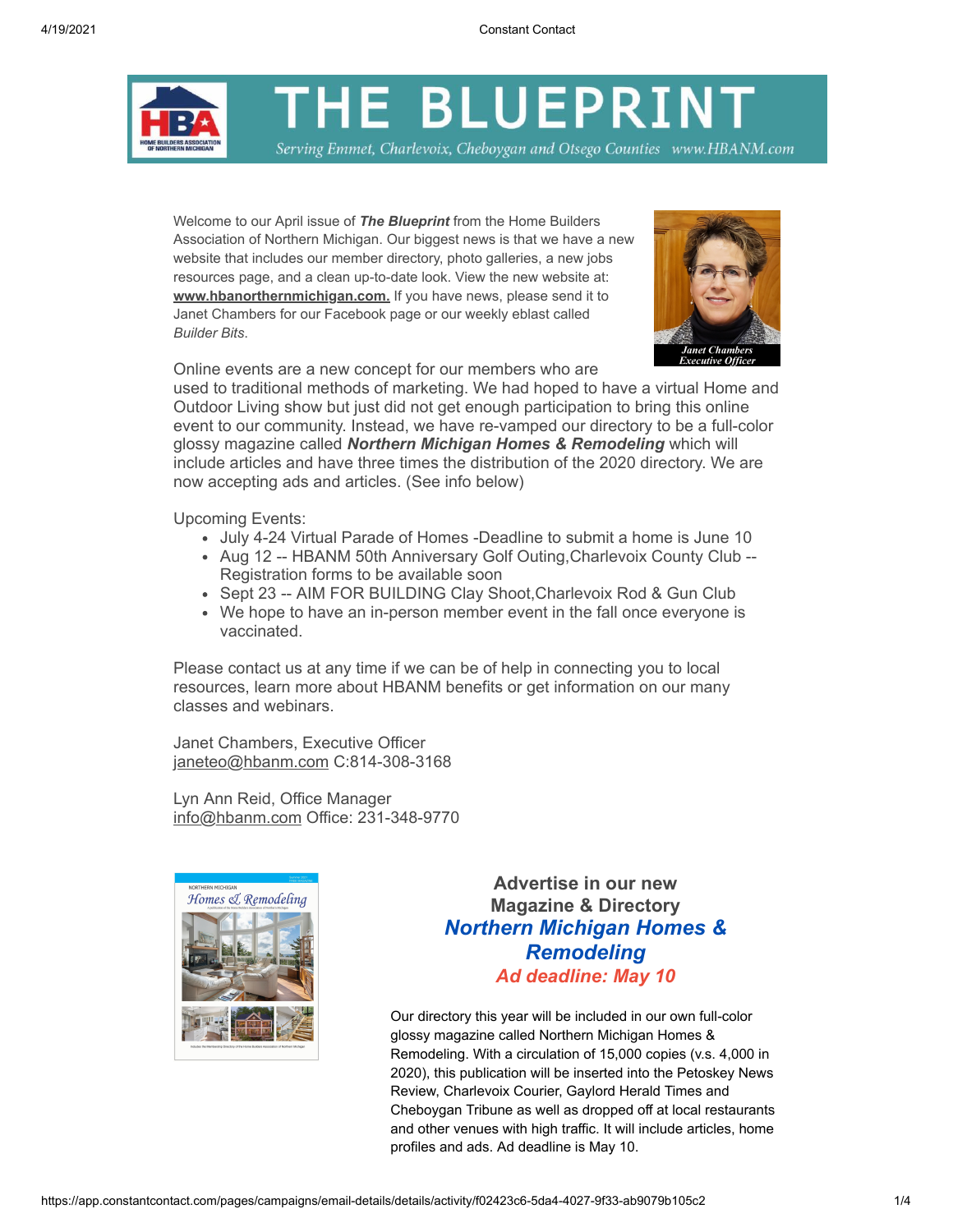4/19/2021 Constant Contact

# [ADVERTISING DETAILS](https://5a6c3482-76e1-421b-becd-125b0bcdcfc2.filesusr.com/ugd/4e3cca_b70fce59cf4d41fcb41dc80afefa5e01.pdf)

# **NEWS**

**VIRTUAL JOB FAIR** by the Petoskey Chamber of Commerce. Recruiting event for high school students on April 19, 5-7 pm. Recruiting event for anyone in our community on April 26, 3-5 pm. [April 19 register link.](http://www.petoskeychamber.com/events/details/virtual-job-fair-april-19-2021-employer-registration-link-24094) [April 26 Register Link](http://www.petoskeychamber.com/events/details/virtual-job-fair-april-26-2021-employer-registration-link-24096)

**WATCH WEBINAR ON HOUSING CRISIS:** Janet Chambers, HBANM EO recently attended a webinar by the Petoskey Chamber of Commerce on The Housing Crisis in Emmet County. This video will let you know what is happening in Emmet County on permit changes, land use ideas and zoning to improve the availability of housing options. View webinar at this link: <https://www.youtube.com/watch?v=C9ry2vdBaiM>

**NEW INVOICE PROCESSING PROCEDURE:** Over the last several years, the HBANM has processed our membership dues invoices 90 days out from the due date. We will be **changing that policy starting on April 1, 2021 to bill out 30 days only.** This will help our members process their invoices on time and reduce confusion. Dues can be paid by credit card with a small processing fee. Payment arrangements can be made on request. Dues are \$550 annually and include membership in the HBANM, the HBA of Michigan and the National Association of Home Builders. Members may use all three of these logos on their marketing pieces and business cards. Are you taking advantage of all your HBA membership benefits? There are discounts on insurance, vehicles, office supplies, Meijer's non-food items, and more. Check out the list [HERE](https://www.hbanorthernmichigan.com/membership)

**GREAT LAKES DESIGN & CONSTRUCTION EXPO:** June 9, 2021 at Suburban Collection Showplace in Novi. The Construction Association of Michigan and Home Builders Association of Michigan have once again joined forces to host Michigan's largest construction industry event. This one-day EXPO will bring together residential and commercial contractors, designers, suppliers and service providers, offering networking opportunities and business building workshops. [LEARN MORE ABOUT THE SHOW](https://miconstructionexpo.com/) **REQUEST FROM MICHIGAN STATE HOUSING DEVELOPMENT AUTHORITY** The Michigan State Housing Development Authority (MSHDA) is spearheading an effort in partnership with 35+ organizations across the state to create Michigan's first Statewide Housing Plan. A survey is being conducted to help identify housing issues to inform the statewide housing plan's priorities and strategies. We are seeking input from renters, landlords, homeowners, and potential homebuyers with this survey. [Take the survey -](https://www.surveymonkey.com/r/MIHousingSurvey)**[open until April 11](https://gcc02.safelinks.protection.outlook.com/?url=https%3A%2F%2Fwww.surveymonkey.com%2Fr%2FMIHousingSurvey&data=04%7C01%7CJacksonE17%40michigan.gov%7C65533d25125f47a4e2e308d8f4648359%7Cd5fb7087377742ad966a892ef47225d1%7C0%7C0%7C637528059854252931%7CUnknown%7CTWFpbGZsb3d8eyJWIjoiMC4wLjAwMDAiLCJQIjoiV2luMzIiLCJBTiI6Ik1haWwiLCJXVCI6Mn0%3D%7C1000&sdata=Z2jfH8cyXofSMC2ayQhYm5L6%2FVm5XPTXGcLXoPjuzT4%3D&reserved=0)**. For more information about the need for a statewide housing plan go to [Michigan.gov/housingplan](https://gcc02.safelinks.protection.outlook.com/?url=https%3A%2F%2Fwww.michigan.gov%2Fmshda%2F0%2C4641%2C7-141-5587_82313---%2C00.html&data=04%7C01%7CJacksonE17%40michigan.gov%7C65533d25125f47a4e2e308d8f4648359%7Cd5fb7087377742ad966a892ef47225d1%7C0%7C0%7C637528059854252931%7CUnknown%7CTWFpbGZsb3d8eyJWIjoiMC4wLjAwMDAiLCJQIjoiV2luMzIiLCJBTiI6Ik1haWwiLCJXVCI6Mn0%3D%7C1000&sdata=emAJ354Q4YNh9lABw2T99DvXoJVxx9vHDNItgwwGxkU%3D&reserved=0).

# **WORKFORCE DEVELOPMENT -- New Recruiting Resources Page**

To look for workers or post a job, please go to the new resources page on our website: www:hbanorthernmichigan.com/jobs

# **CLASSES & EDUCATIONAL PROGRAMS**

More info and registration forms at: [www.hbanorthernmichigan.com/education](http://www.hbanorthernmichigan.com/education-programs)-programs

# **Builders Renewal Class 3 hour – Online May 6**

Fee: \$85 Members / \$95 Non-members — See info under Builders Renewal Class listed below. You do not need to



complete the modules in the same day but please do so within 5 days of starting the first module.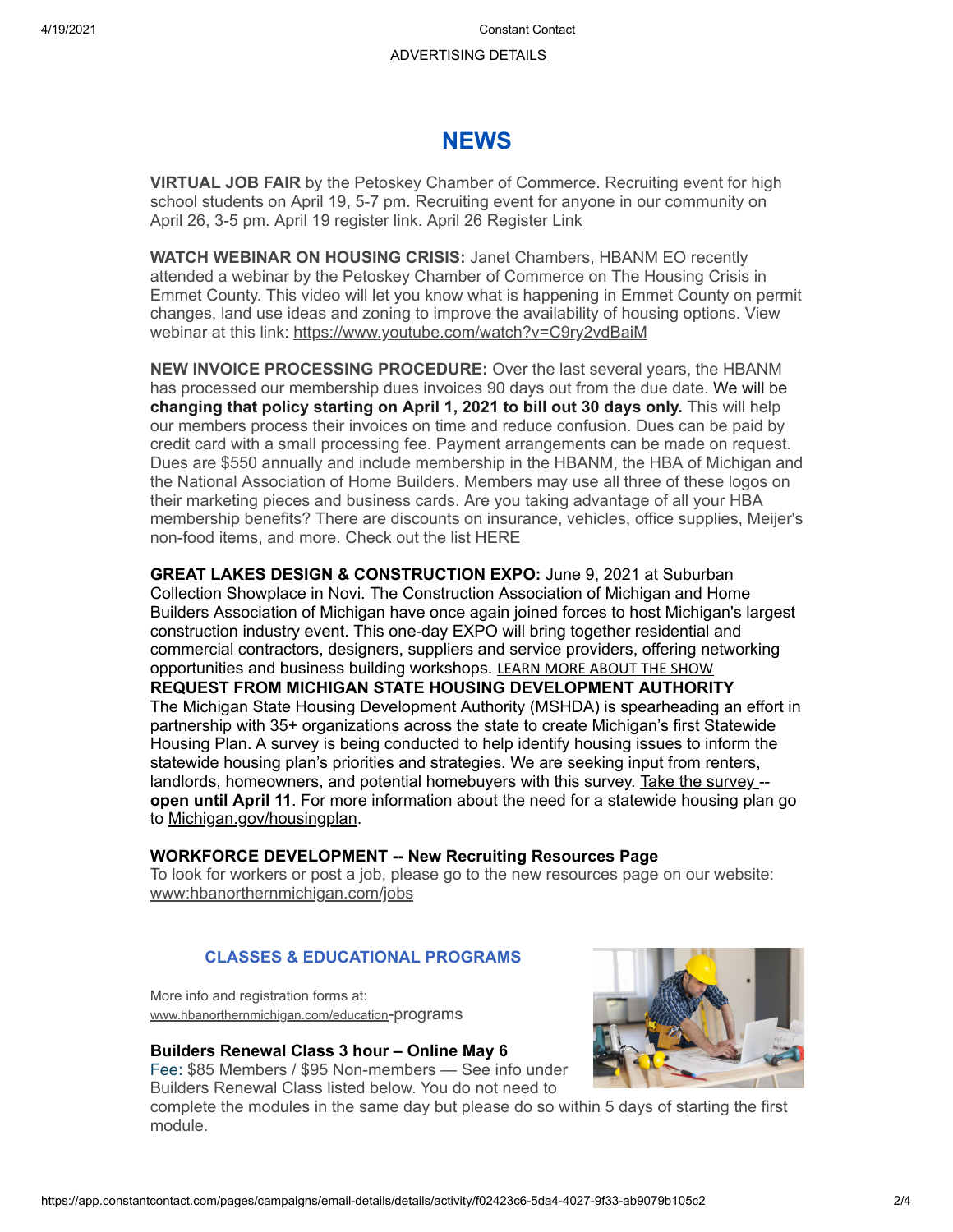#### 4/19/2021 Constant Contact

**Builders License 60-Hour Class – Online Modules and Live Webinar Class May 10 – May 16** fee: Members \$700 Non-members \$800 — This course is the State approved Residential Builders Licensure. You will learn all seven disciplines from 42 hours of live instruction via webinar and an additional 18 hours of self-paced modules that must be completed by the deadline — this will fulfill the 60-hour State requirement. Course includes the application forms and information needed regarding the Residential Builders exam. You get 9 books with the course including the residential codebook. NOTE: No fees will be charged in addition to the tuition listed above. This class is also available in PAPER FORM for those who do not want to take the class online. There are experienced instructors you can call for questions during business hours. The online portion starts May 10 and finishes May 16.

**EPA RRP ONLINE Lead Safety RRP Initial Class "Lead Renovator Initial" – Take anytime from April 1 - April 26** Fee: \$200.00 Members / \$250.00 non-members — This is an EPA required "Blended" class, which means you must take part of this class in person ( April 26) for a Review, Hands-On, & Final Test in person. You can make your inperson class selection from the class dates listed on our website. \*\*\* This course is approved for builders continuing education credit hours.

**EPA RRP Refresher – On-Line Class April 26-30** Fee: \$150.00 Member / \$175.00 non – member — Before you register for the EPA RRP Refresher class, please see our website for important information.

#### **HBA of Michigan** *Pro Series* **Webinars [MORE INFO](https://hbaofmichigan.com/#/education/hba-pro-series)**

- Leaders in the Legislature on Housing, April 12, 2021, 8:45 AM 9:30 AM
- Opportunities and Risks from Change: Finding Cost-Effective Strategies to Meet new Energy Code Requirements, April 21, 2021, 8:30 AM - 9:30 AM
- Don't Get Suspended: Know the Rules of Hiring a Student, April 28, 2021, 8:30 AM - 9:30 AM
- They Served Our Country, Now They are Ready to Join YOUR Team, (Hiring Veterans), May 5, 2021,8:30 AM - 9:30 AM

#### **MEMBER NEWS**

**Thank you to our Renewing Members:**

Gary Lewinski, Emmet Brick & Block Darrel Phelps, McCardel Culligan Melissa Supernault, Adelaine Construction, Inc Scott Kennard, Wentworth Builders Lindsay Bur, Edgewater Design Group Ben Fettig, Harbor View Custom Builders

#### **Welcome to our New Members:**

Sarah Ulrich, NW Michigan Habitat for Humanity, Affiliate



**Thank you to our CHAMPION Sponsors** for sponsoring this newsletter and our yearly events!